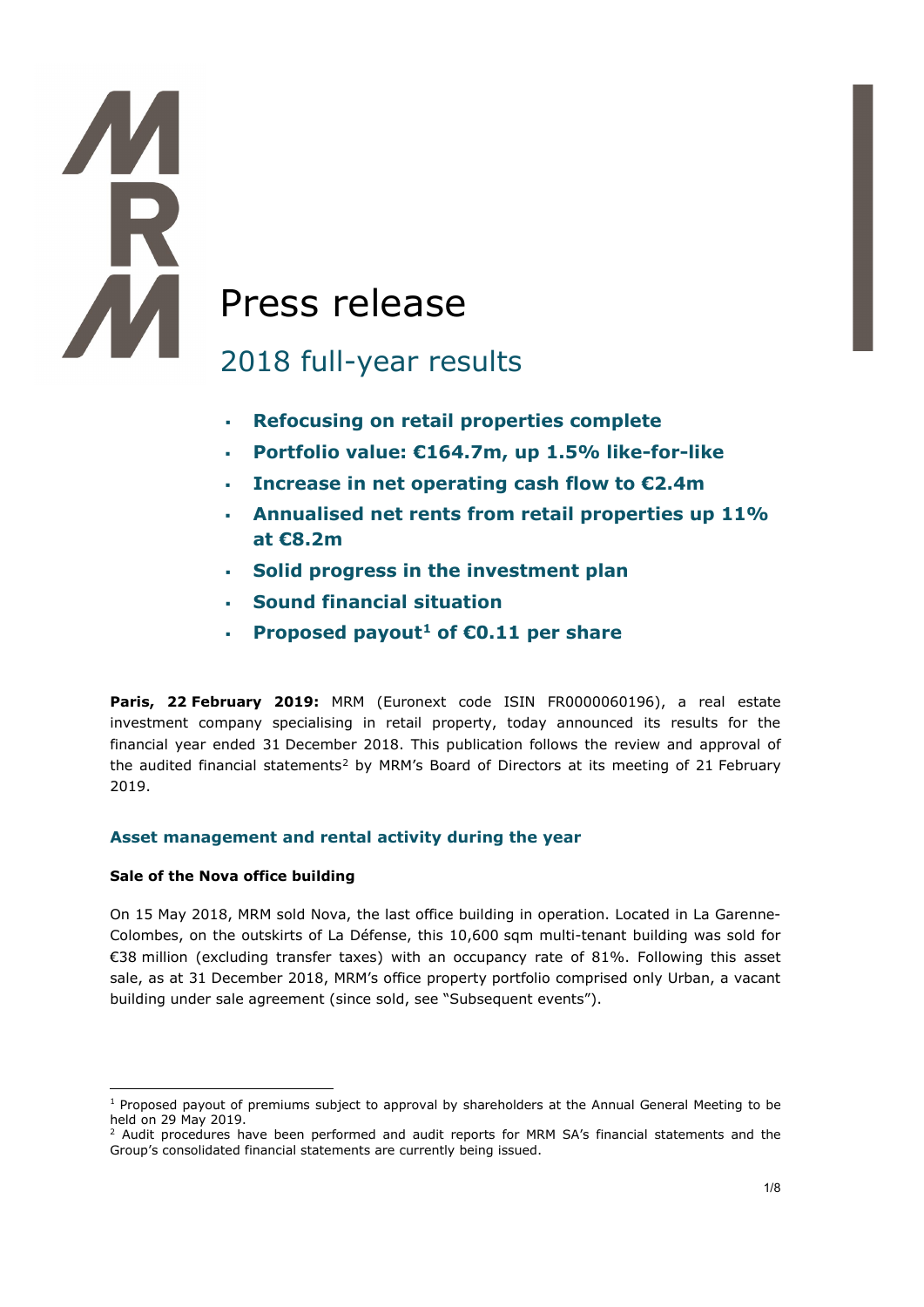#### **Dynamic management of retail assets**

Letting activity was very robust in 2018: 26 contracts (new leases or renewals) were signed, representing annual rental income of €1.7 million. Of these leases, 10 concern the Valentin shopping centre, for which redevelopment /extension works are in progress.

During the period, a number of attractive new retailers opened their doors to the public at MRM's shopping centres. These include in particular *Basic-Fit*, *LDLC.com, Le Grand Bazar, Maxizoo, Optical Center* and *V&B*. A total of 22 leases representing total annual rent of €1.5 million came into effect on a staggered basis over the year. This includes the reletting of three medium-sized units and the coming into force of the lease for the new retail space created at Aria Parc in Allonnes.

Strong letting progress over the year resulted in a sharp increase in the occupancy rate to 84% at 1 January 2019 compared with 76% at 1 January 2018. As a result, annualised net rents rose by 11% to €8.2 million at 1 January 2019 compared with €7.4 million at 1 January 2018.

#### **Portfolio of €165 million at 31 December 2018**

The value of **MRM's portfolio** was €164.7 million at 31 December 2018, down compared with €199.6 million at 31 December 2017. This fall is due to the sale of the Nova building in May 2018. On a like-for-like basis<sup>[3](#page-1-0)</sup>, the value of the portfolio rose by 1.5%.

The value of **retail properties** was €159.3 million at 31 December 2018, up 0.2% compared with €159.0 million at end-December 2017. On a like-for-like basis, i.e. adjusted for the sale of the freehold of a garden centre during the period, this represents an increase of 0.4%.

Investments made in 2018 reached €14.5 million, relating to the two largest projects included in MRM's retail properties value-enhancement plan. These are:

- The partial redevelopment and 2,600 sqm extension of the Valentin shopping centre near Besançon, due to be opened to the public in early 2020;
- The 2,300 sqm extension programme at Aria Parc in Allonnes to create a 3,300 sqm medium-sized unit that was taken up by *Maison Dépôt* in October 2018.

<span id="page-1-0"></span><sup>&</sup>lt;u>.</u> <sup>3</sup> Development of the portfolio adjusted for asset sales carried out in 2018.

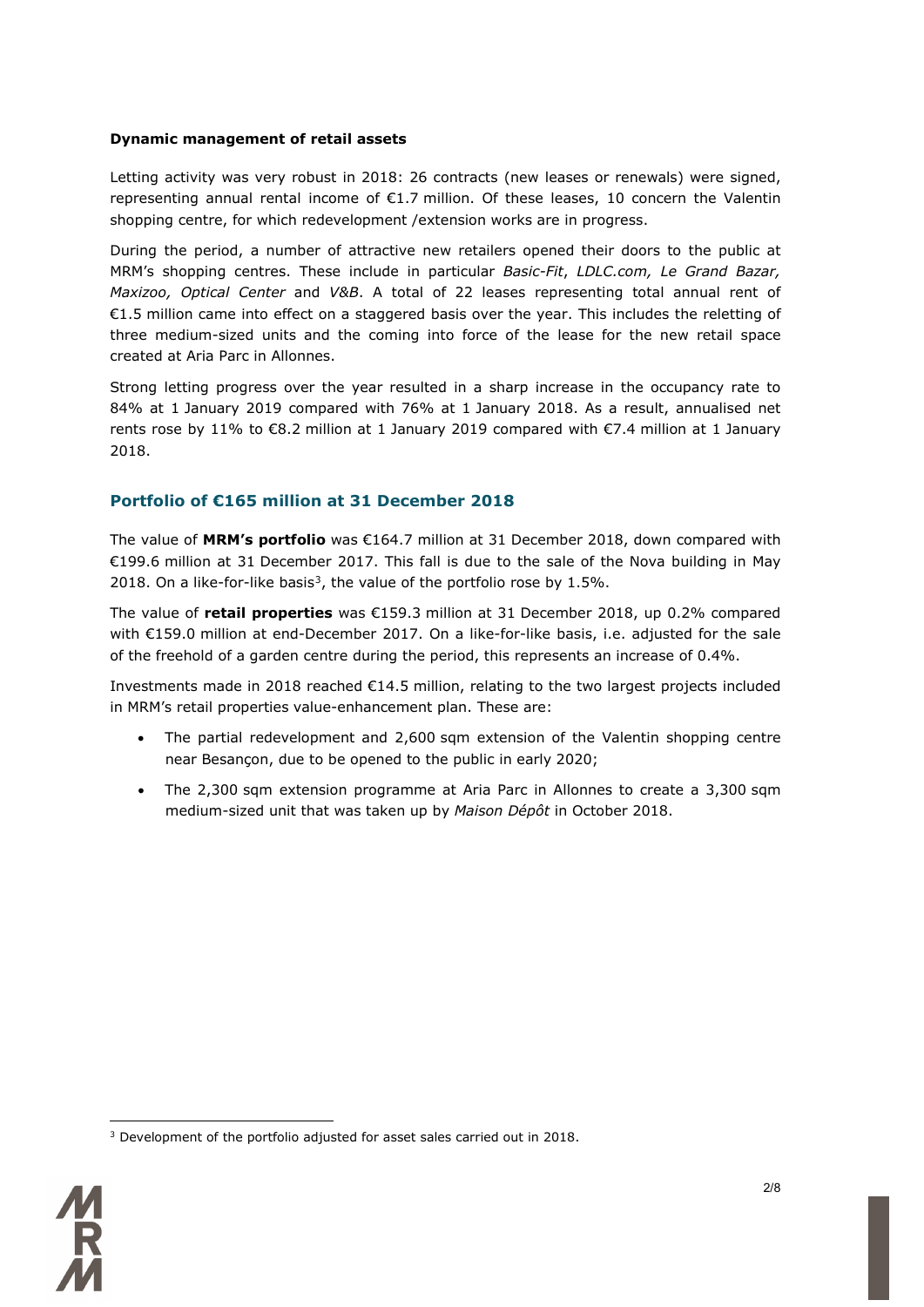#### **Rental income**

| €m                                 | 2018  | 2017  | Change<br>reported | Change<br>like-for-like <sup>4</sup> |
|------------------------------------|-------|-------|--------------------|--------------------------------------|
| Retail                             | 8.7   | 9.0   | $-3.0\%$           | $-3.5\%$                             |
| <b>Offices</b>                     | 0.8   | 2.2   | $-64.0\%$          | $+2.5%$                              |
| <b>Gross rental income</b>         | 9.5   | 11.2  | $-14.9%$           | $-3.0\%$                             |
| Non-recovered property<br>expenses | (2.9) | (3.4) | $-15.1\%$          |                                      |
| <b>Net rental income</b>           | 6.7   | 7.8   | $-14.8%$           |                                      |

**Gross rental income** in 2018 totalled €9.5 million, down 14.9% relative to 2017, mainly due to the sale of the Nova building during the period (15 May 2018) and the temporary drop in the retail occupancy rate. On a like-for-like basis, gross rental income fell by 3.0%.

Gross rental income from **retail properties** came to €8.7 million in 2018. This 3.0% fall relative to the previous year results primarily to the vacating of three medium-sized units representing a total of 6,000 sqm (termination notices received in 2017 for the Reims property, Aria Parc in Allonnes and Les Halles du Beffroi in Amiens), only partly offset by new leases, which came into effect on a staggered basis in the course of 2018.

**Office** rental income reflects rents of the Nova building until 15 May 2018, when the property was sold.

Non-recovered property expenses decreased further in 2018, benefiting from the lower vacancy rate for retail properties, cost-cutting efforts and the higher occupancy rate for Nova.

**Net rental income** came to €6.7 million in 2018 compared with €7.8 million in 2017, generated entirely by retail properties. Taking account of the sale of Nova in May 2018 and the amount of non-recovered expenses relating to Urban, net rental income from offices was zero in 2018.

<span id="page-2-0"></span><sup>&</sup>lt;u>.</u> <sup>4</sup> Revenues are calculated on a like-for-like basis by deducting the rental income generated by acquired assets from the revenues reported for the current year and deducting the rental income generated from assets sold from the revenues reported for the previous year.

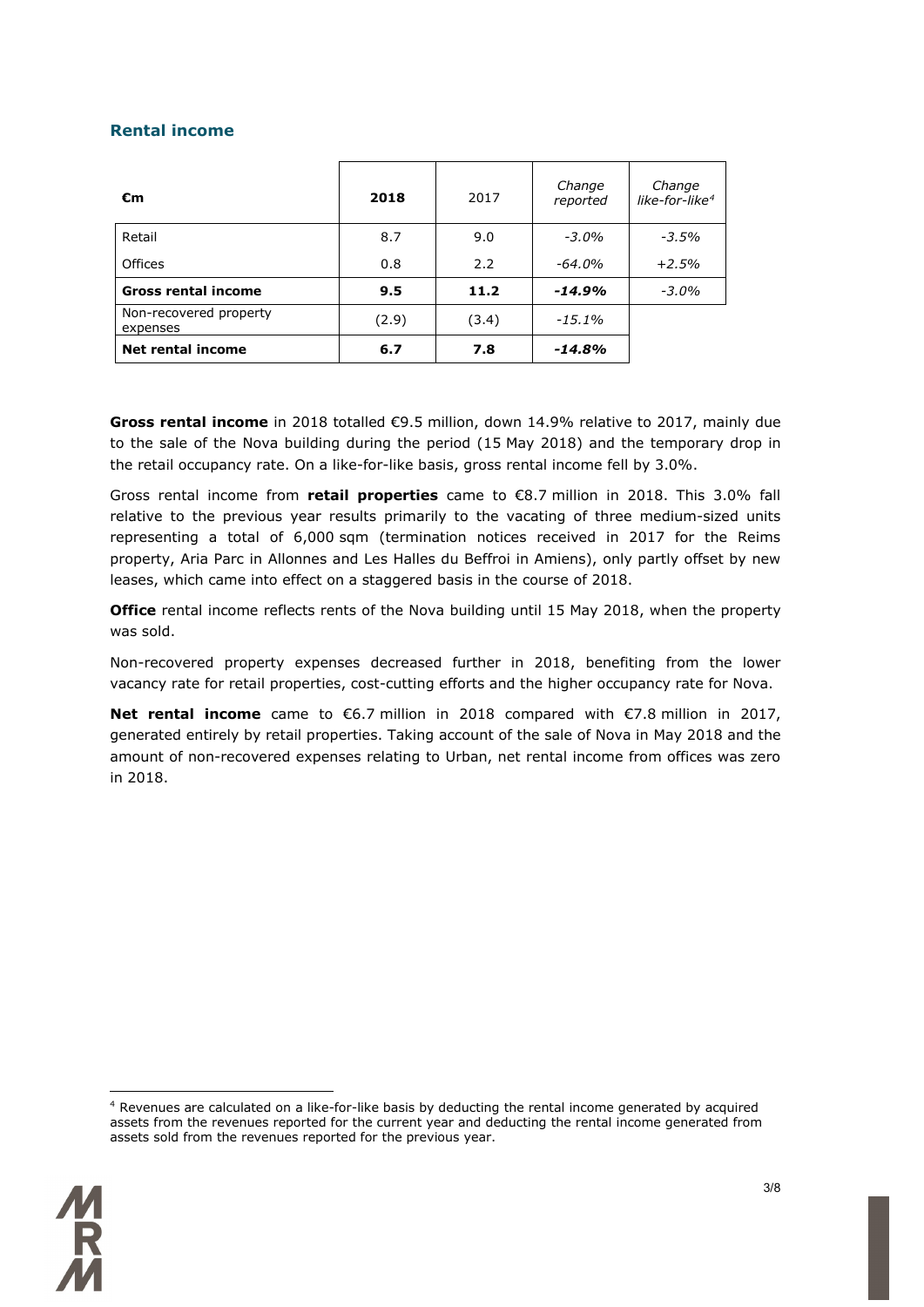#### **Sharp increase in net operating cash flow[5](#page-3-0)**

| €m                                 | 2018  | 2017  | Change<br>(reported) |
|------------------------------------|-------|-------|----------------------|
| Net rental income                  | 6.7   | 7.8   | $-14.8%$             |
| Operating expenses                 | (2.5) | (2.8) | -11.0%               |
| Other operating income and expense | (0.3) | (1.4) |                      |
| <b>EBITDA</b>                      | 3.9   | 3.6   | $+7.2%$              |
| Net cost of debt                   | (1.5) | (1.9) | $-21.4%$             |
| Net operating cash flow            | 2.4   | 1.7   | $+38.5%$             |

EBITDA increased to €3.9 million compared with €3.6 million in 2017, despite the decline in net rental income. This growth is due to the reduction in operating expenses and a lower level of non-recurring expenses in 2018 relative to 2017.

Net cost of debt decreased to  $\epsilon$ 1.5 million compared with  $\epsilon$ 1.9 million in 2017 as a result of the reduction in debt following the sale of Nova (see "Solid financial position" below).

Consequently, net operating cash flow increased significantly to  $\epsilon$ 2.4 million compared with €1.7 million in 2017.

#### **Impact of change in fair value on net income**

While MRM benefited from net reversals of provisions of €0.3 million in 2017, charges net of reversals totalled €0.2 million in 2018, leading to an operating profit before asset sales and change in fair value of  $\epsilon$ 3.7 million in 2018 compared with  $\epsilon$ 4.0 million in 2017.

The amount of investments during the period being offset by higher yields and lower market rental values applied by experts for the year end appraisal, MRM recorded a negative change in the fair value of its portfolio of €12.1 million.

Consequently, despite a significant reduction in net cost of debt, MRM posted a consolidated net loss of €10.4 million in 2018, compared with a loss of €4.6 million in 2017.

The simplified income statement is attached in an appendix.

#### **Solid financial position**

Gross debt decreased from €95.3 million at 31 December 2017 to €74.1 million at 31 December 2018. This significant reduction was due to the repayment of the €22.0 million loan from SCOR following the sale of the Nova building.

As a result, and taking account of drawings in the amount of €3.4 million on a credit facility dedicated to financing the retail value-enhancement plan, no significant loan repayments are due before the end of 2021. Furthermore, at 31 December 2018, 85% of debt was at fixed rates, with an average cost of debt down 168 bp in 2018.

<span id="page-3-0"></span> $5$  Net operating cash flow = consolidated net income before tax adjusted for non-cash items.

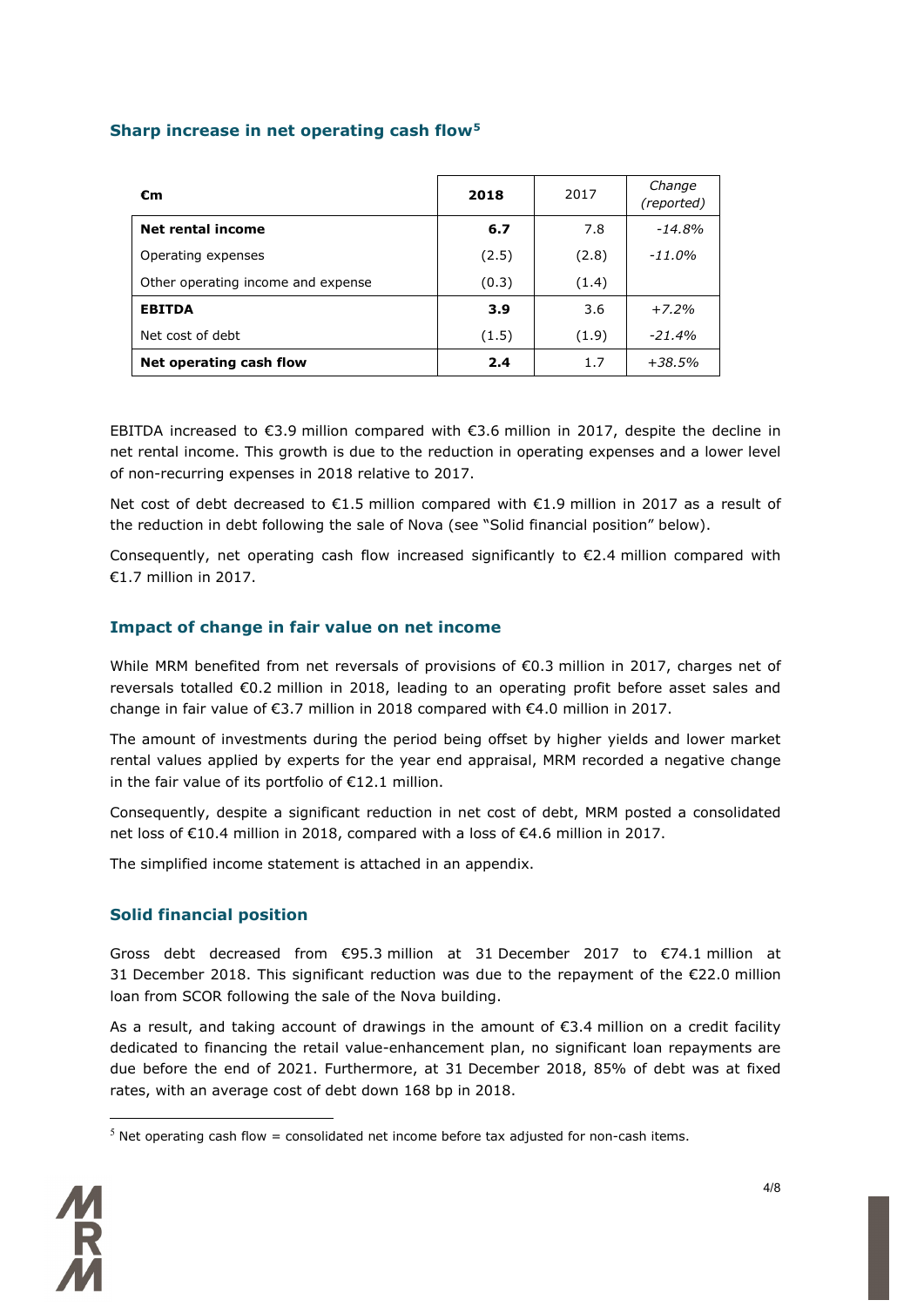At the end of December 2018, MRM had cash and cash equivalents of €13.5 million compared with €13.3 million at 31 December 2017.

Net debt therefore stood at €60.6 million at 31 December 2018 compared with €81.9 million at 31 December 2017. The LTV ratio was 36.8% compared with 41.0% a year earlier.

Taking into account the dividend<sup>6</sup> paid in 2018 in respect of the 2017 financial year  $(€4.8$  million), the net operating cash flow generated during the year  $(€2.4$  million) and the negative change in the fair value of properties (-€12.1 million), EPRA NNNAV was €102.7 million compared with €118.0 million at 31 December 2017.

| <b>Net Asset Value</b> | 31.12.2018         |                | 31.12.2017  |           |
|------------------------|--------------------|----------------|-------------|-----------|
|                        | <b>Total</b><br>€m | Per share<br>€ | Total<br>€m | Per share |
| <b>EPRA NNNAV</b>      | 102.7              | 2.35           | 118.0       | 2.70      |
| <b>Replacement NAV</b> | 113.4              | 2.60           | 133.2       | 3.05      |
| Number of shares       | 43,597,305         |                | 43,632,801  |           |

*Number of shares (adjusted for treasury stock)*

#### **Subsequent events**

On 30 January 2019, MRM announced the sale of Urban, an unoccupied 8,000 sqm office building in Montreuil, for €6.35 million. This transaction marks the completion of the disposition plan initiated in June 2013 and aiming at refocusing MRM's portfolio on retail properties.

This transaction brought the total cumulative sales of office property by MRM since mid-June 2013 to €132 million, an amount which is 9.8% above appraisal values as at 30 June 2013 plus CAPEX.

#### **Proposed payout**

MRM's Board of Directors has decided to propose the payment of premiums of €0.11 per share in respect of the 2018 financial year, identical to the amount paid out in respect of the previous year. This will be subject to approval at the general shareholders' meeting of 29 May 2019. The intended coupon date will be 5 June 2019 and payment will be made on 7 June 2019.

<span id="page-4-0"></span><sup>&</sup>lt;u>.</u> <sup>6</sup> Distribution of premiums.

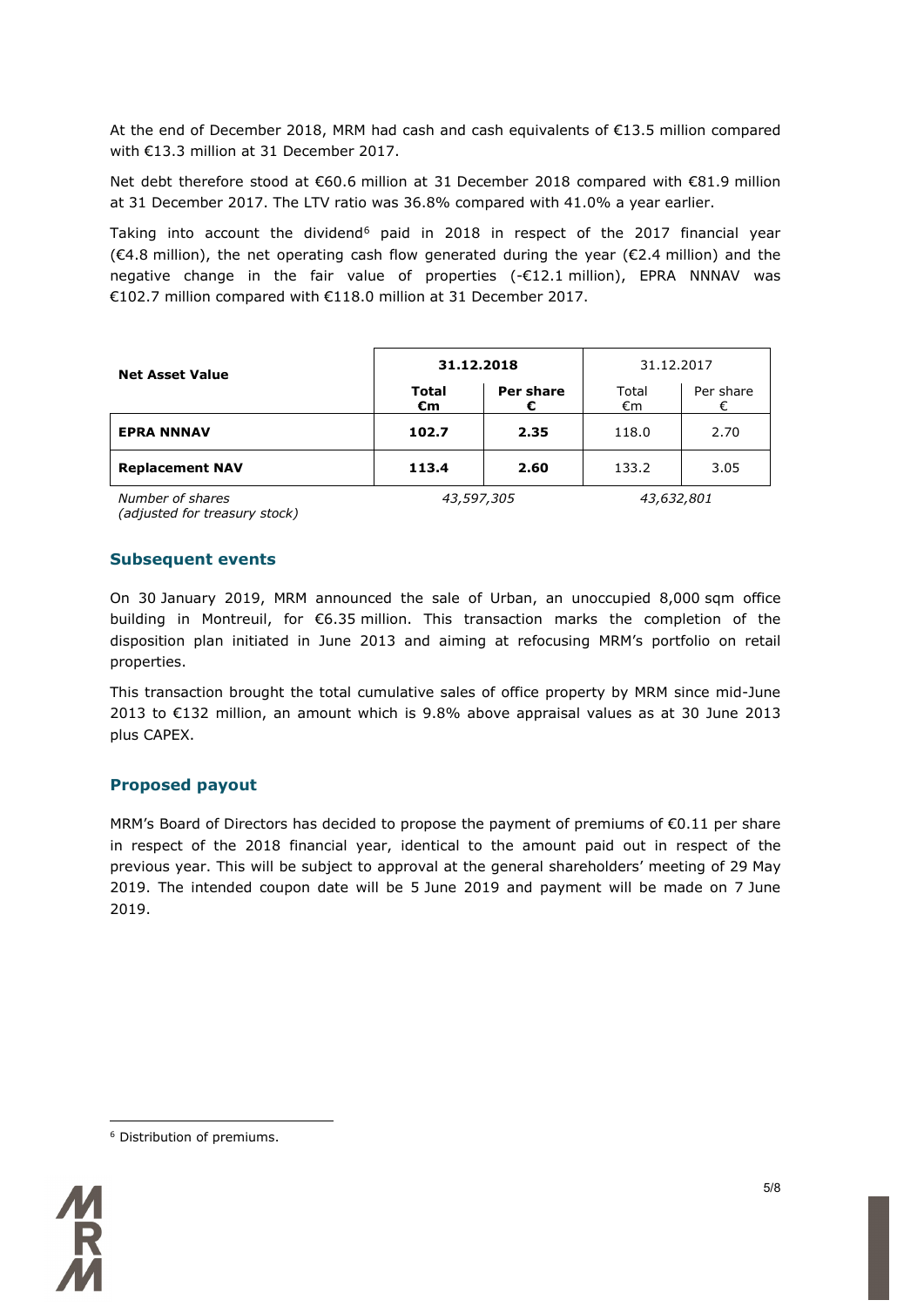#### **Outlook**

In 2019, MRM will complete the rollout of the investment plan dedicated to its retail portfolio, concerning seven of the nine properties in the portfolio.

During 2018, MRM committed a total of €21.0 million in investment corresponding primarily to the launch of its largest project, the redevelopment/extension of the Valentin shopping centre, as well as the extension of a vacant lot with a view to creating a medium-sized unit within Aria Parc in Allonnes. This was taken up in October 2018 by *Maison Dépôt*, which has not yet opened its doors to the public.

At end-December 2018, a total of €34 million of investment was committed in respect of the retail property value-enhancement plan, while the total investment budget is estimated at €35.5 million over the period from 2016-2019. Four projects have already been completed (Les Halles du Beffroi in Amiens, Sud Canal in Saint-Quentin-en-Yvelines, Carré Vélizy in Vélizy-Villacoublay and Aria Parc in Allonnes). In total, out of the 6,900 sqm projected additional space, 4,300 sqm has already been built, bringing the size of MRM's total retail portfolio to 86,400 sqm at the end of December 2018.

2019 will be dedicated to the continuation of works at the Valentin shopping centre with a view to opening the extension to the public in early 2020, as well as two smaller programmes concerning the refurbishment of La Galerie du Palais in Tours and the redevelopment of the ground floor of Le Passage de la Réunion in Mulhouse.

Taking account new space currently being created and assuming a retail portfolio occupancy rate of 95%, MRM confirms its target of total annualised net rents of over €10 million on completion of the value-enhancement plan, scheduled for early 2020 (excluding acquisitions or asset sales).

#### **Composition of the Board of Directors**

At its meeting of 21 February 2019, MRM's Board of directors co-opted Valérie Ohannessian to replace Gérard Aubert, who died on 30 December 2018. This co-opting follows that of Gilles Castiel, decided by the Board of directors during its meeting of 6 December 2018, to replace Jean Guitton, who resigned as Board member following his retirement. Valérie Ohannessian and Gilles Castiel have both joined the Audit Committee.

As at 21 February 2019, the Board of Directors therefore consisted of six members, including two independent members, as follows:

- François de Varenne, Chairman of the Board of Directors
- Jacques Blanchard, Chief Executive Officer and Board member
- Brigitte Gauthier-Darcet, independent Board member
- Valérie Ohannessian, independent Board member
- Gilles Castiel, Board Member
- SCOR SE, Board member represented by Karina Lelièvre

The co-opting of Valérie Ohannessian and of Gilles Castiel will be proposed to shareholders for ratification at the Annual General Meeting to be held on 29 May 2019.

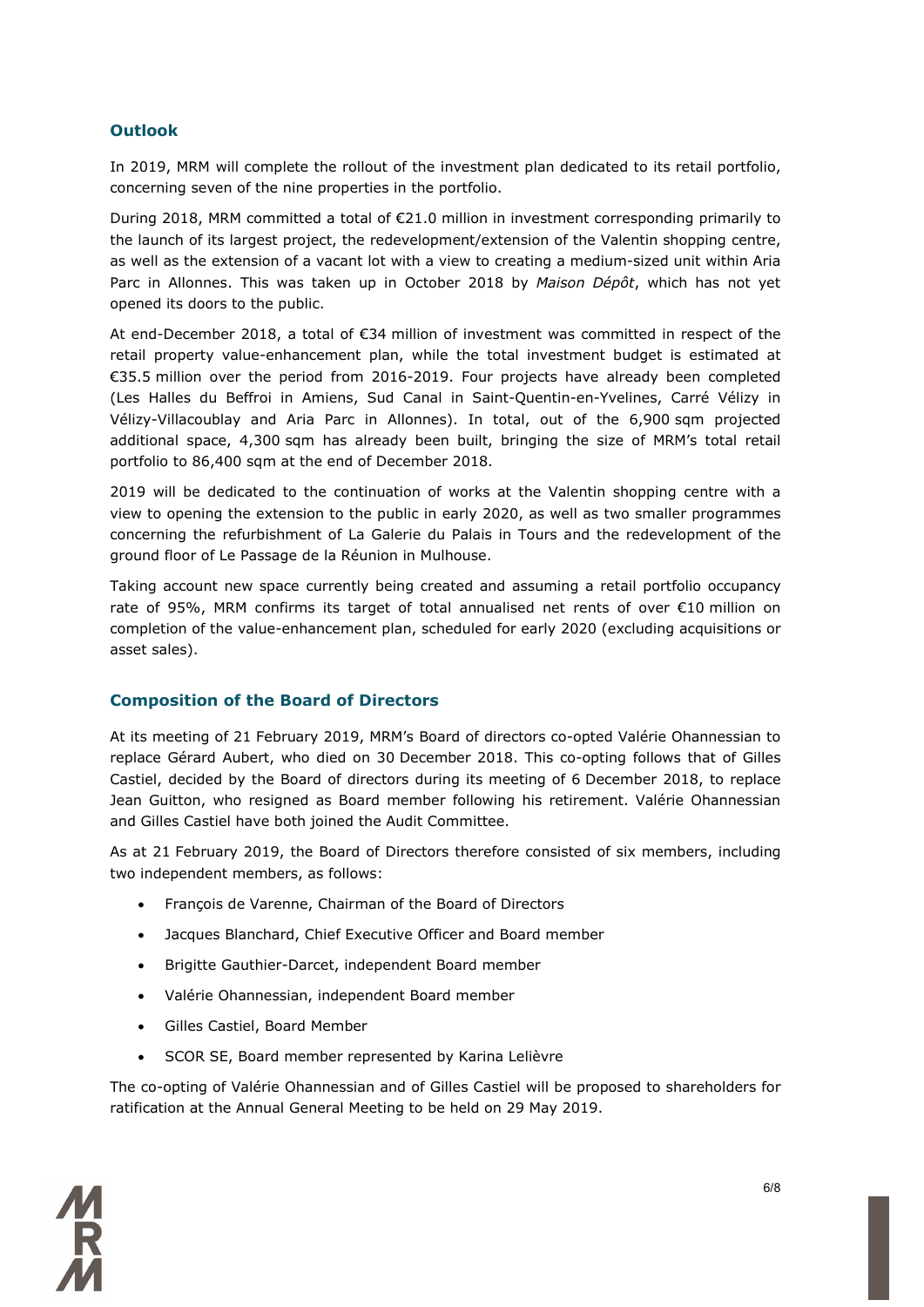#### **Calendar**

Revenues for the first quarter of 2019 are due on 10 May 2019 before market opening. The general shareholders' meeting to approve the financial statements for 2018 will be held on 29 May 2019.

#### **About MRM**

MRM is a listed real estate investment company that owns and manages a portfolio of retail properties across several regions of France. Its majority shareholder is SCOR SE, which owns 59.9% of share capital. MRM is listed in Compartment C of Euronext Paris (ISIN: FR0000060196 - Bloomberg code: MRM:FP – Reuters code: MRM.PA). MRM opted for SIIC status on 1 January 2008.

#### **For more information:**

**MRM** 5, avenue Kléber 75795 Paris Cedex 16 France T +33 (0)1 58 44 70 00 [relation\\_finances@mrminvest.com](mailto:relation_finances@mrminvest.com) **Website: www.mrminvest.com** Isabelle Laurent, **DDB Financial** T +33 (0)1 53 32 61 51 M +33 (0)6 42 37 54 17 isabelle.laurent@ddbfinancial.fr